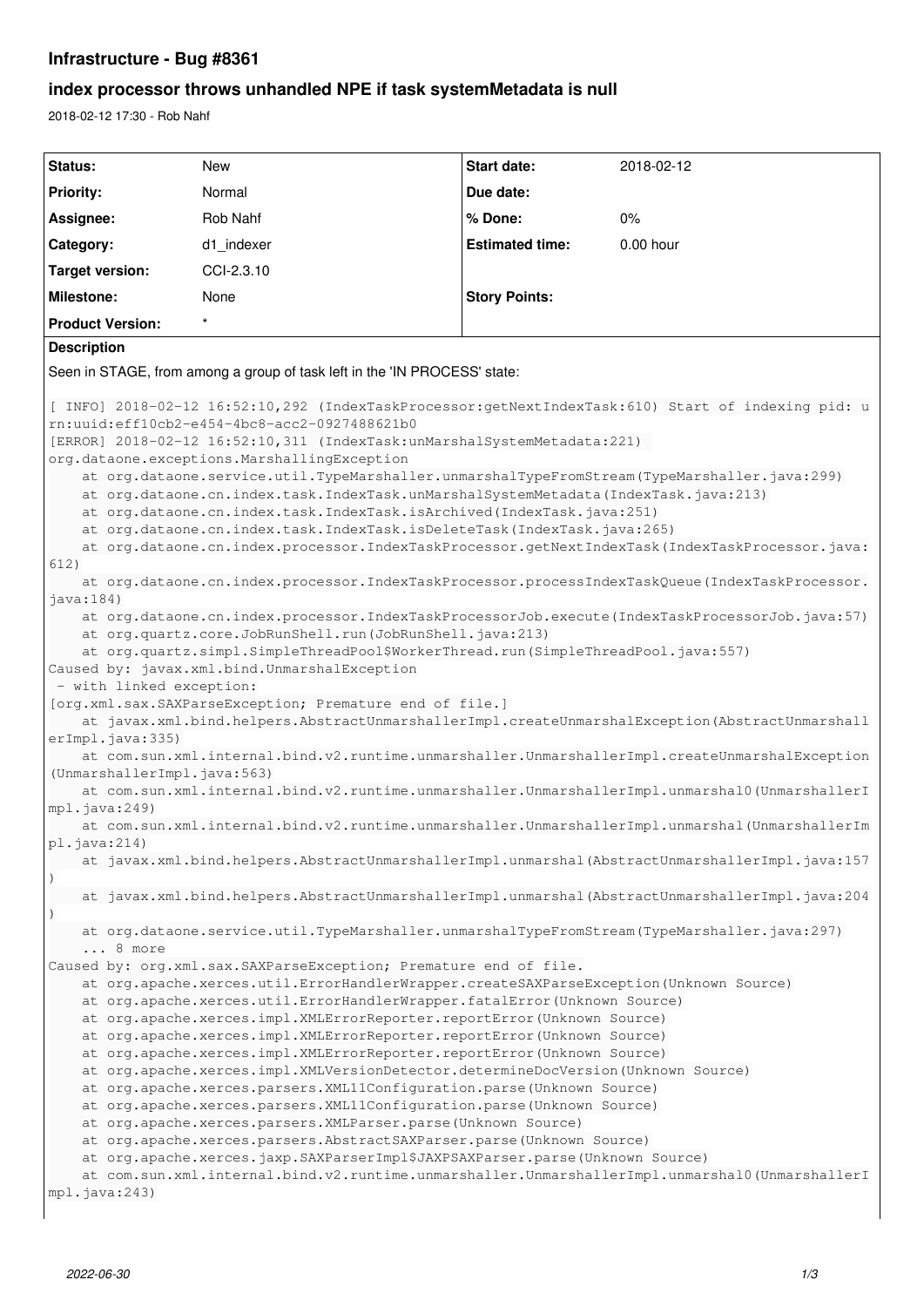... 12 more [ERROR] 2018-02-12 16:52:10,312 (JobRunShell:run:222) Job d1-cn-index-processor.d1-index-processor -job threw an unhandled Exception: java.lang.NullPointerException [ERROR] 2018-02-12 16:52:10,313 (ErrorLogger:schedulerError:2360) Job (d1-cn-index-processor.d1-in dex-processor-job threw an exception. org.quartz.SchedulerException: Job threw an unhandled exception. [See nested exception: java.lang. NullPointerException] at org.quartz.core.JobRunShell.run(JobRunShell.java:224) at org.quartz.simpl.SimpleThreadPool\$WorkerThread.run(SimpleThreadPool.java:557) Caused by: java.lang.NullPointerException [ WARN] 2018-02-12 16:54:08,196 (IndexTaskProcessorJob:execute:55) processing job [1806183035/org. dataone.cn.index.processor.IndexTaskProcessorJob@15d15ed9] executing index task with processor [or g.dataone.cn.index.processor.IndexTaskProcessor@20621d44] [ INFO] 2018-02-12 16:54:09,567 (IndexTaskProcessor:logProcessorLoad:245) new tasks:375, tasks pre viously failed: 1660

#### and this in postgres:

| dl-index-queue=# select * from index_task where sysmetadata = $\cdot$ ;              |  |  |
|--------------------------------------------------------------------------------------|--|--|
| id   datesysmetamodified   deleted   mate formatid   nextexecution                   |  |  |
|                                                                                      |  |  |
| taskmodifieddate   trycount   version                                                |  |  |
|                                                                                      |  |  |
|                                                                                      |  |  |
|                                                                                      |  |  |
| 14083132   1452029399937   f   text/plain   1518032957157                            |  |  |
| urn:uuid:eff10cb2-e454-4bc8-acc2-0927488621b0           1   IN PROCESS               |  |  |
| $1 1518454330288$ $4$ $1$ 5                                                          |  |  |
| 14083818   1452029390440   f   eml://ecoinformatics.org/eml-2.1.1   1518032959192    |  |  |
| urn:uuid:0f327426-3e97-428f-810e-44a83ec92047             1   IN PROCESS             |  |  |
| $\vert$ 1518454449880   4   5                                                        |  |  |
| 14085245   1452032067206   f   text/plain   1518032963639                            |  |  |
| urn:uuid:7a31a8e1-54c1-4d10-9c7d-7cf969db4015   1   IN PROCESS                       |  |  |
| $1 1518454569874$ $4$ $1$ 5                                                          |  |  |
| 14087397   1452032061198   f   text/csv   1518032967945                              |  |  |
| urn:uuid:0d07b6f5-4299-43e5-a1b8-aa37b259e51f             1   IN PROCESS             |  |  |
| $1 1518454690716$ $4$ $1$ 5                                                          |  |  |
| 14087857   1452032064477   f   eml://ecoinformatics.org/eml-2.1.1   1518032968646    |  |  |
| urn:uuid:56e25ff0-dc85-4441-a4c2-74b9955cc43d   1   IN PROCESS                       |  |  |
| 1 1518454809882   4   5                                                              |  |  |
| 14088344   1452032063246   f   text/csv   1518032969414                              |  |  |
| urn:uuid:2fb13ee6-fb8a-4eea-b9ee-f52e85b35a7a           1   IN PROCESS               |  |  |
| $1 1518454930608$ $4$ $1$ 5                                                          |  |  |
| 14092345   1452032069944   f   http://www.openarchives.org/ore/terms   1518032978246 |  |  |
| urn:uuid:5429c13d-db3e-4997-985a-eee1273163d7   3   IN PROCESS                       |  |  |
| $1 1518455322387$ $4$ $1$ 5                                                          |  |  |
| $(7 \text{rows})$                                                                    |  |  |
|                                                                                      |  |  |

The missing systemMetadata causes a parse error that in turn causes a Marshalling Exception, which I believe caused the NPE. Need to investigate the source code to see if this is the case.

The index processor should ideally handle the lack of sysmetadata more gracefully.

#### **History**

## **#1 - 2018-02-12 17:32 - Rob Nahf**

*- Assignee changed from Dave Vieglais to Rob Nahf*

*- Description updated*